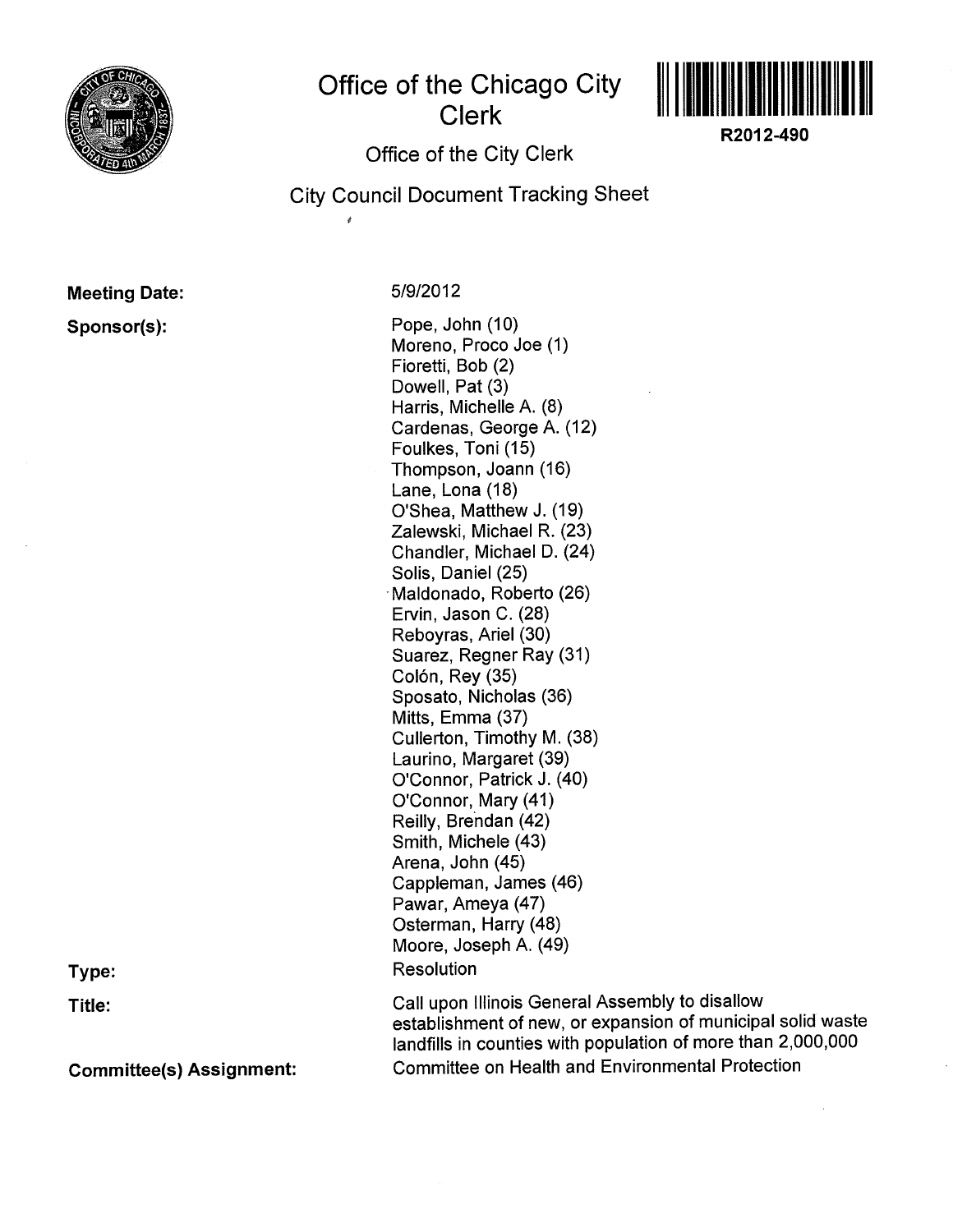## RESOLUTION

Whereas, the Lake Calumet area is noted for a high concentration of former landfills and dumpsites and other industrial uses with legacy environmental concerns; and

'Whereas, restoration and preservation plans have been implemented to redress those historical land use and environmental concems; and

Whereas, a lawsuit has been filed against the City of Chicago seeking to disconnect a parcel of land on the southern limits of the City with the apparent aim of removing the land from the jurisdiction of the City, which has a moratorium on the development of new or expanded landfills; and

Whereas, in response, an ordinance has been proposed lifting the moratorium, which would remove the incentive for the disconnection suit and allow the City to retain regulatory oversighi of the parcel if it is not disconnected; and

Whereas, the parcel is located in the Lake Calumet area, for which the City of Chicago and other units of government including the State of Illinois and Cook County have developed plans for preserving and restoring unique environmental areas. These units of government have invested millions of dollars in implementing the restoration/preservation plans, with significant additional investments planned for the future; and

Whereas, in 2002, the City of Chicago adopted the Calumet Area Land Use Plan. The Plan was prepared by the City's Department of Planning and Development with funding from the U.S. EPA and U.S. Department of Agriculture's Forest Service and with the participation of numerous stakeholders including the Southeast Chicago Development Commission, the Openlands Project, and the Calumet Area Industrial Commission. The Plan was developed with the expectation that the landfill moratorium would continue, and therefore did not include new landfills or expanded landfills; and

Whereas, lifting of the City of Chicago's landfill moratorium or disconnection of other parcels from the City of Chicago could result in new or expanded landfills in sensitive areas; and

Whereas, in response to the City's landfill moratorium and continued land development in the Chicago metropolitan area, numerous solid waste transfer stations have been developed and are currently relied upon by the City of Chicago and suburban municipalities in Cook County to access landfill facilities that are not located in areas such as Lake Calumet that have unique environmental concerns; and

Whereas, an effort is under way to propose legislation in Springfield that would prohibit new or expanded landfills in certain portions of the State, including these unique areas, which is being fiercely opposed by the waste industry; and

st Sex a gand **t** 

and the contract of the state of a

 $\sim$  10  $\sim$ 

 $\sim$